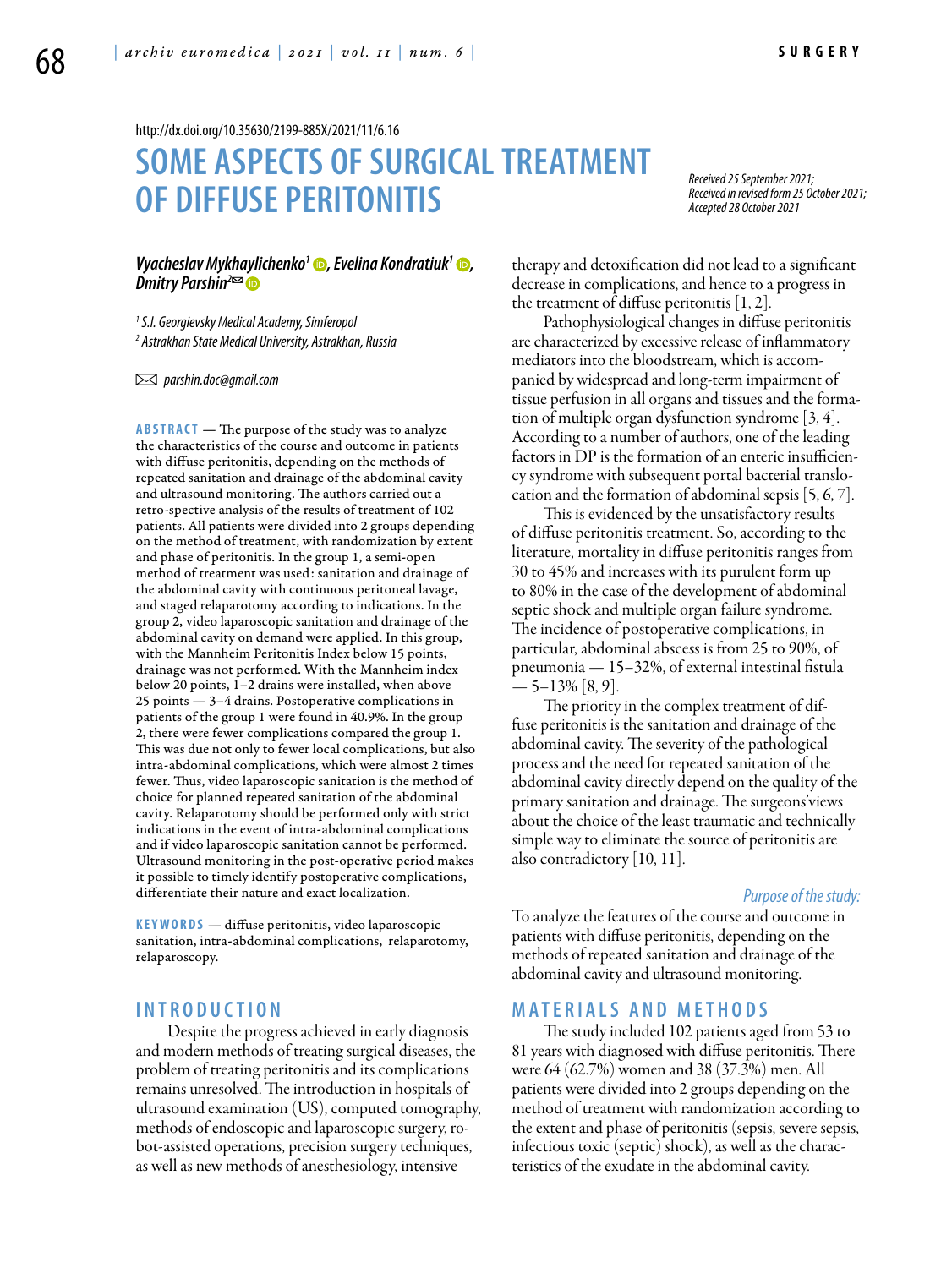The group 1 included 44 patients who underwent a semi-open method of treatment — sanitation and Petrov'sdrainage of the abdominal cavity with continuous peritoneal lavage, and staged relaparotomy (RL) according to indications. A solution of Chlorhexedine, Ringer and Novocaine was used for the abdominal cavitylavage. In this group, the causes of peritonitis had been: acute appendicitis in 18 (40.9%) patients, acute cholecystitis in 17 (38.6%), perforated gastric and / or duodenal ulcer in 6 (13.6%), acute colonic obstruction in 2 (4.6%), abdominal trauma with damage to the colon in 1 patient (2.3%). Serous-fibrinous exudate was detected in 31 (70.5%) patients, fibrinous-purulent and purulent — in 19 ( $29.5\%$ ) patients, respectively.

Group 2 included 58 patients who underwent video laparoscopic sanitation and drainage of the abdominal cavity on demand. The differentiated approach to the number of drains depended on the source of peritonitis and the calculation of the Mannheim Peritonitis Index.

In 7 (12%) patients with the Mannheim Peritonitis Index below 15 points, during the primary operation after thorough sanitation of the abdominal cavity, no drainage was performed. In this subgroup of patients, the cause of peritonitis had been acute cholecystitis or perforated gastric and / or duodenal ulcer. The exudate revealed during the operation was serous-fibrinous. If the Mannheim index was below 20 points, 1–2 drainages were installed, when above 25 points — 3–4 drainages, especially with purulent exudate. Early enteral nutrition was started on days 2–3 of the postoperative period with the appearance of peristalsis, intestinal noise, and decreased discharge from the intestinal tube. The mixtures used for enteral nutrition (Nutritek, NutrienOsteo, Nutrien Immune) were administered through a naso-jejunal tube inserted along the Treitz ligament during the surgery.

In the group 2, the causes of peritonitis were acute appendicitis in 21 (36.2%), acute cholecystitis in 16 (27.6%), perforated gastric or duodenal ulcer in 9 (15.5%), abdominal trauma with damage to the large intestines in 7 (12%) and acute intestinal obstruction in 5 (8.7%) patients. The serous-fibrinous exudate was detected in 34 (58.6%), and fibrinous-purulent and purulent in 24 (41.4%) patients, respectively.

More than half of the patients sought help after 24 hours from the onset of the disease — 59 (57.8%). Within a period from 12 to 24 hours from the moment of the disease, 28 (27.5%) were hospitalized, the remaining 15 (14.7%) patients came to the hospital within 6 after the onset of the disease.

Among concomitant diseases, diseases of the cardiovascular system were in the lead, in particular, hypertension and ischemic heart disease in 68 patients (66.7%). Chronic non-specific lung diseasesranked second: chronic obstructive pulmonary disease and bronchial asthma in 18 (17.7%). Diseases of the genitourinary system (chronic pyelonephritis, prostate adenoma, urolithiasis) had been diagnosed in 12 (11.8%) patients. Diabetes mellitus, obesity, diffuse toxic goiter had been detected in 15 (14.7%) patients. Gynecological diseases had been detected in every fifth patient among all 64 women, most often being detected uterine fibroids, genital prolapse, chronic inflammatory diseases of the pelvic organs.

All patients were assessed for the functional state of organs and systems using the SO-FA scale. The assessment of the severity of the patient's condition, as well as the prognosis, was assessed by the Mannheim Peritonitis Index. The Mannheim Peritonitis Index in group 1 averaged 25.2 points, in group  $2 - 24.9$ points.

All patients were examined according to protocols using standard laboratory biochemical methods. The fundamental methods in the diagnosis of peritonitis were: plain radiography and ultrasound of the abdominal organs. For differential diagnosis, esophagogastroduodenoscopy and laparoscopy were also used.

Preoperative preparation included correction of volemic disorders, imbalance of protein-electrolyte deficiency, therapy of concomitant diseases. All patients underwent emergency surgery according to the standard principles of peritonitis treatment.

In the postoperative period, ultrasound of the abdominal organs was performed in order to identify possible local purulent-septic complications. Monitoring was performed on days 1, 3 and 5 of the postoperative period.

The effectiveness of therapy was assessed by the normalization of clinical and biochemical parameters, protein, lipid, water-electrolyte and carbohydrate metabolism, the level of medium molecular weight peptides, leukocytic index of intoxication (LII) and improve-ment of the patient's condition.

Statistical data processing was carried out using Statistica 8.0 software packages. The statistical significance of the differences was determined using the Student's test. The critical level of significance when testing statistical hypotheses was taken equal to  $p < 0.05$ 

#### **R e s u l t s a n d d i scu s s i o n**

 Upon admission to the hospital, patients complained of acute or dull abdominal pain, nausea and vomiting that did not bring relief, and a slight increase in body temperature. Patients hospitalized later than 24 hours from the moment of the disease onset also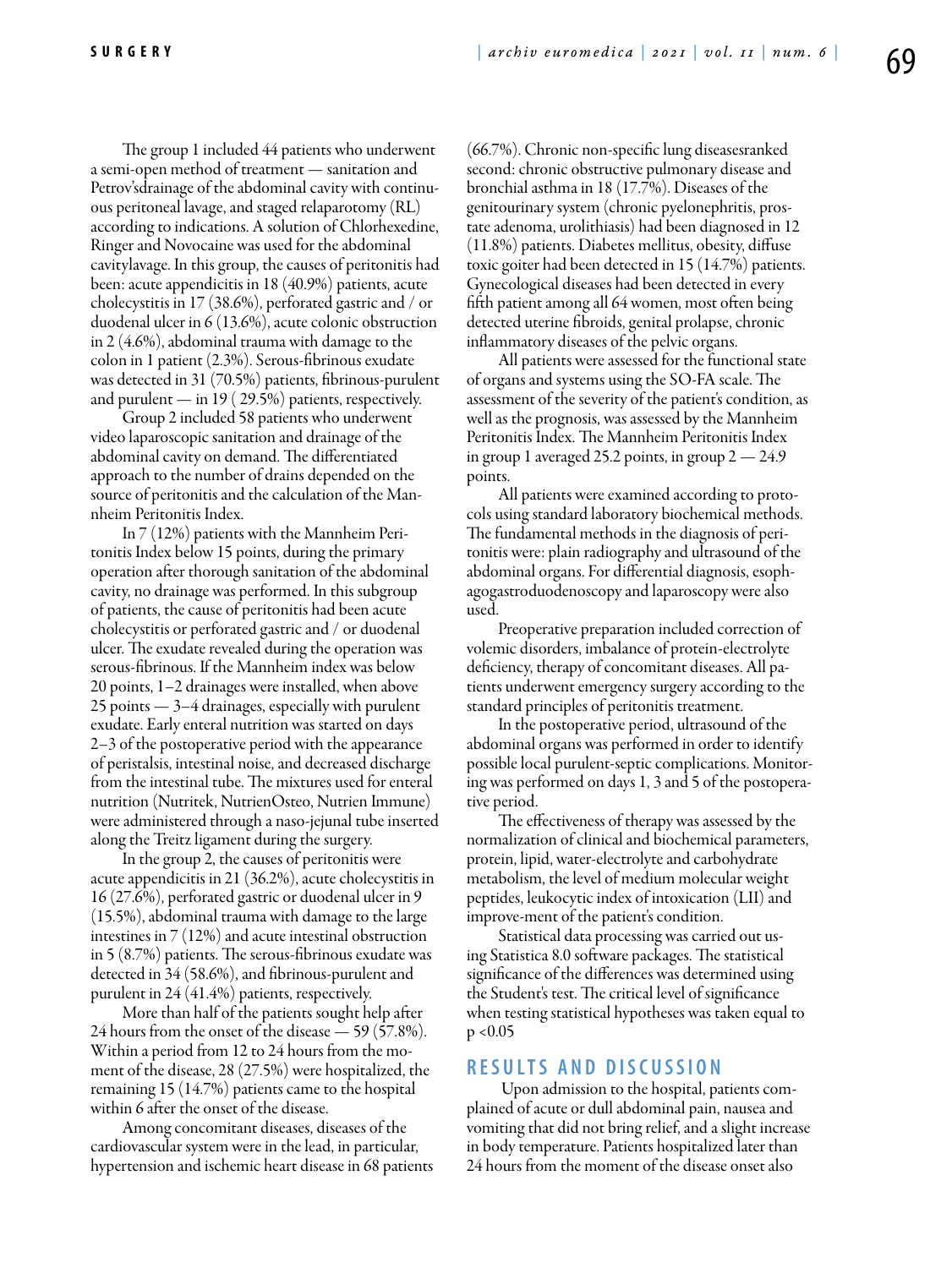reported complaints of stool and gas retention. When the cause of peritonitis was a perforated gastric and / or duodenal ulcer, complaints characteristic of peptic ulcer disease were detected anam-nestically. Patients with abdominal trauma indicated when asked about a blow to the abdomen on the eve of hospitalization. The tension of the anterior abdominal wall with positive symptoms of peritoneal irritation was objectively determined in all observed patients.

The calculation of the Mannheim Peritonitis Index showed that both in groups 1 and 2 peritonitis of the 2nd degree of severity prevailed (20–30 points).

Abdominal sepsis was detected in 8 (18.2%) patients in group 1 and in 13  $(22.4%)$  patients in group 2. Septic shock was diagnosed in 5 (11.3%) patients in group 1 and 7 (12.1%)patients in group 2. Multiple organ failure according to the SOFA scale was found in the majority of patients.

A comparative analysis of indicators of endogenous intoxication in patients of group 1 and group 2 is presented in Table 1.

As you can see from the presented table, the level

changes described above disappeared by the end of the first week.

In the case of diffuse peritonitis progression, in addition to free fluid in the abdominal cavity, anechoic areas in 2 or more anatomical areas were also determined. After 48–72 hours, anechoic areas were determined already in all parts of the abdominal cavity. Inflammatory infiltration was defined as foci of increased echogenicity without a fluid component; if abscesses were formed, anechoic or heterogeneous non-pulsating fluid formations were visualized. In such cases, sanitation of the abdominal cavity is indicated.

Postoperative complications of both groups are presented in Table 2.

Analyzing the incidence of postoperative complications in patients of the group 1, we found that 18 (40.9%) patients with intra-abdominal complications required relaparotomy. Moreover, in 11 of them, relaparotomy was performed once, in 5 patients twice, in 2 — three times. The need for sanitation was confirmed by abdominal ultrasound. A favorable picture of abdominal ultrasound (a decrease in the

| Indicator                                                            | Group 1           | Group 2           |          |
|----------------------------------------------------------------------|-------------------|-------------------|----------|
| Medium molecular weight peptides on the day of hospitalization (ODU) | $0.495 \pm 0.023$ | $0.509 \pm 0.013$ | p > 0.05 |
| Medium molecular weight peptides on the day 5 (ODU)                  | $0.398 \pm 0.023$ | $0.339 \pm 0.029$ | p<0.05   |
| LII on the day of hospitalization                                    | $8.79 \pm 0.81$   | $8.25 \pm 0.66$   | p > 0.05 |
| LII on the day 5                                                     | $8,81 \pm 0,63$   | $8.79 \pm 0.62$   | p > 0.05 |

*Table 1. Indicators of endogenous intoxication*

of medium molecular weight peptides in the groups did not differ significantly on the day of hospitalization and on the day 5. LII in patients of both groups slightly increased after surgery, but by the end of the first week it did not differ from the normal values.

In patients with the third degree peritonitis by the Mannheim index (above 30 points), an increase in triglycerides was noted, however, by the end of the second week after surgery, the values of the latter approached the norm.

An ultrasound of the abdominal organs upon admission made it possible to determine not only the presence of free fluid in the abdominal cavity, but also the thickening of the intestinal wall, expansion of the small intestine (diameter and thickness). Thus, the diameter of the small intestine varied from 28.5±3.6 to  $57.3 \pm 4.4$  mm, the thickness — from  $3.7 \pm 0.4$  to  $6.3\pm0.5$  mm. The wall of the small intestine was layered and inhomogeneous. After elimination of the focus of peritonitis and sanitation of the abdominal cavity, the

thickness of the intestinal wall, an increase in its echogenicity, restoration of intestinal motility) indicated that there was no need for subsequent sanitation.

10 (17.2%) patients of the group 2 with intra-abdominal complications underwent video laparoscopic sanitation by the flow-aspiration method. Sanitation and drainage of subhepatic and subphrenic abscesses was performed in 5 cases. In the remaining patients, sanitation was the final method in the progression of peritonitis. In 4 cases, the formation of an adhesive process and intestinal paresis (significant expansion) required a conversion and a relaparotomy.

In the group 2, there were fewer complications compared to the group 1. This was due not only to less local complications of 12 (27.3%) wound suppurations in the group 1 versus 10 (17.3%) in the group 2, but also intra-abdominal complications, which were almost 2 times less in the group 2. Among 7 patients of the group 2, who did not have drainage, only 2 got postoperative wound suppuration. However, due to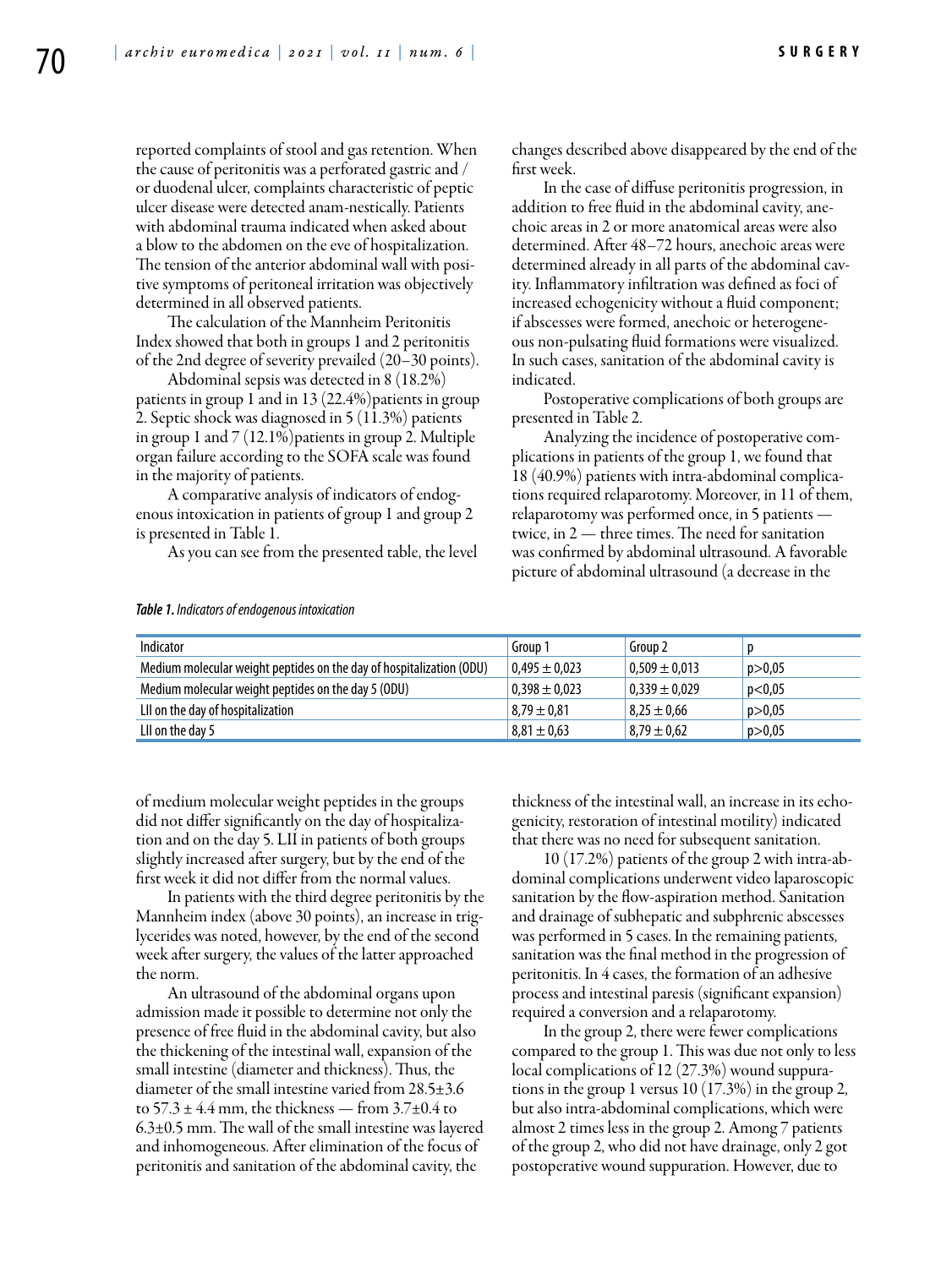*Table 2. Postoperative complications*

| Complication                                              | Quantity in absolute values |         |
|-----------------------------------------------------------|-----------------------------|---------|
|                                                           | Group 1                     | Group 2 |
| Suppuration of the wound                                  | 12                          | 10      |
| Anastomotic leakage                                       | 4                           | 3       |
| Abdominal abscess (intrafilar, subphrenic,<br>subhepatic) | 6                           | 5       |
| <b>External intestinal fistula</b>                        | 2                           | -       |
| Eventration                                               | 2                           | 1       |
| Early adhesive intestinal obstruction                     | 3                           | 1       |
| Small intestine stress ulcers                             | 5                           | 7       |
| Pulmonary thromboembolism                                 | 4                           | 5       |
| Myocardial infarction                                     | 3                           | 2       |
| Acute cardiopulmonary failure                             | 8                           | 4       |
| <b>Total</b>                                              | 49                          | 38      |

the low frequency of observations, it is not possible to draw conclusions regarding the possible refusal of drainage during the operation.

The high incidence of common complications in both groups once again confirms the literature data on unresolved issues in the treatment of peritonitis [12, 13]. Thus, the progression of cardiopulmonary failure occurred both after planned sanitation and after relaparotomy. In the early postoperative period, 21 people died: 13 (29.5%) people from the group 1 and 8 (13.8%) people from the group 2. In all cases, the causes of death were progression of multiple organ failure syndrome, myocardial infarction, and pulmonary thromboembolism.

# **C o n cl u s i o n**

1) Video laparoscopic sanitation is the method of choice for planned repeated sanitation of the abdominal cavity. Relaparotomy for diffuse peritonitis should be performed only with strict indications in the event of intraabdominal complications and if it is impossible to perform video laparoscopic sanitation.

2) Ultrasound monitoring in the postoperative period makes it possible to timely identify postoperative complications, differentiate their nature and exact localization.

3) The proposed complex of therapeutic and prophylactic measures helped to reduce complications and mortality in patients with diffuse peritonitis.

# **R efe r e n ce s**

1. Clements TW, Tolonen M, Ball CG, Kirkpatrick AW. Secondary Peritonitis and Intra-Abdominal Sepsis: An Increasingly Global Disease in Search of Better Systemic Therapies. Scand J Surg. 2021 Jun;110(2):139–149. doi: 10.1177/1457496920984078.

- 2. Chen S, Lin F, Hsieh Y, Chen W. Accuracy of Ultrasonography in the Diagnosis of Peritonitis Compared With the Clinical Impression of the Surgeon. Arch Surg. 2000;135(2):170–174. doi:10.1001/archsurg.135.2.170.
- 3. PARSHIN D., TOPCHIEV M., BRUSNEV L.,<br>EMKUZHEV K. Proinflammatory and antiapoptot-ic markers ofthestages of acute enteralinsuf-<br>ficiency.ArchivEuroMedica. 2020;10(4):90–93. doi:10.35630/2199-885X/2020/10/4.22.
- 4. Parshin DS, Topchiyev MA. Peritoneal Laser Doppler Flowmetry in Predicting and Diagnosing Tertiary Peritonitis. Russian Sklifosovsky Journal of Emergency Medical Care. 2020;9(3):410–416. doi:10.23934/2223-9022-2020-9-3-410-416.
- 5. Topchiev M. A., Parshin D. S., Brus-<br>Nev L. A., Chotchaev M. K. Possibilities of drug experimental simulation of dynamic intestinal obstruction. Medical News of North Caucasus. 2020;15(3):373–376. doi:10.14300/ mnnc.2020.15088.
- 6. Pinto RA, Bustamante-Lopez LA, Soares DFM, Nahas CSR, Marques CFS, Cecco-NEL-LO I, NAHAS SC. Is laparoscopic reoperation feasible to treat early complications after laparoscopic colorectal resections? ABCD Arq Bras Cir Dig. 2020;33(1):e1502.doi: /10.1590/0102- 672020190001e1502.
- 7. Topchiev M. A., Parshin D. S., Kchibekov E. A., Birukov P. A., Misrikhanov M. K. Differentiated approach to antihypoxic and endoportal therapy in treatment of discharged peritonitis complicated by syndrome of intestinal insufficiency. Medical News of North Cau-casus. 2018;13(4):619–623. doi:10.14300/ mnnc.2018.13120.
- 8. GORPINICH A.B., LESHKEVICH I.A., SHA-LAR L.D., SHATALOVR.P.. Re-surgery with general purulent peritonitis. The Journal of<br>scientific articles "Health and Education Millennium". 2018;20(2):79–81. doi:10.26787/ny-<br>dha-2226-7425-2018-20-2.
- 9. Vlasov AP, Salakhov EK, Sheyranov NS, MARKIN OV, SHCHAPOV VV. Membrane<br>protection of intestine and liver cells in the effectiveness of minimally invasive surgery for acute peritonitis. Pirogov Russian Journal of Surgery = Khirurgiya. Zurnalim. N.I. Pirogova. 2020;7: 12–17. doi:10.17116/hirurgia202007112.
- 10. Rahman MS, Banna HU, Hasan MN, Jumman M. Advantage of laparoscopic perito-neal toileting in acute peritonitis with unclear etiology: A case report with inspiring outcome (with video). Int J Surg Case Rep. 2020;72:285–289. doi: 10.1016/j.ijscr.2020.05.089.
- 11. Quezada F, Quezada N, Mejia R, Brañes A, PADILLA O, JARUFE N, PIMENTEL F. Laparo-scopic versus open approach in the management of appendicitis complicated exclusively with